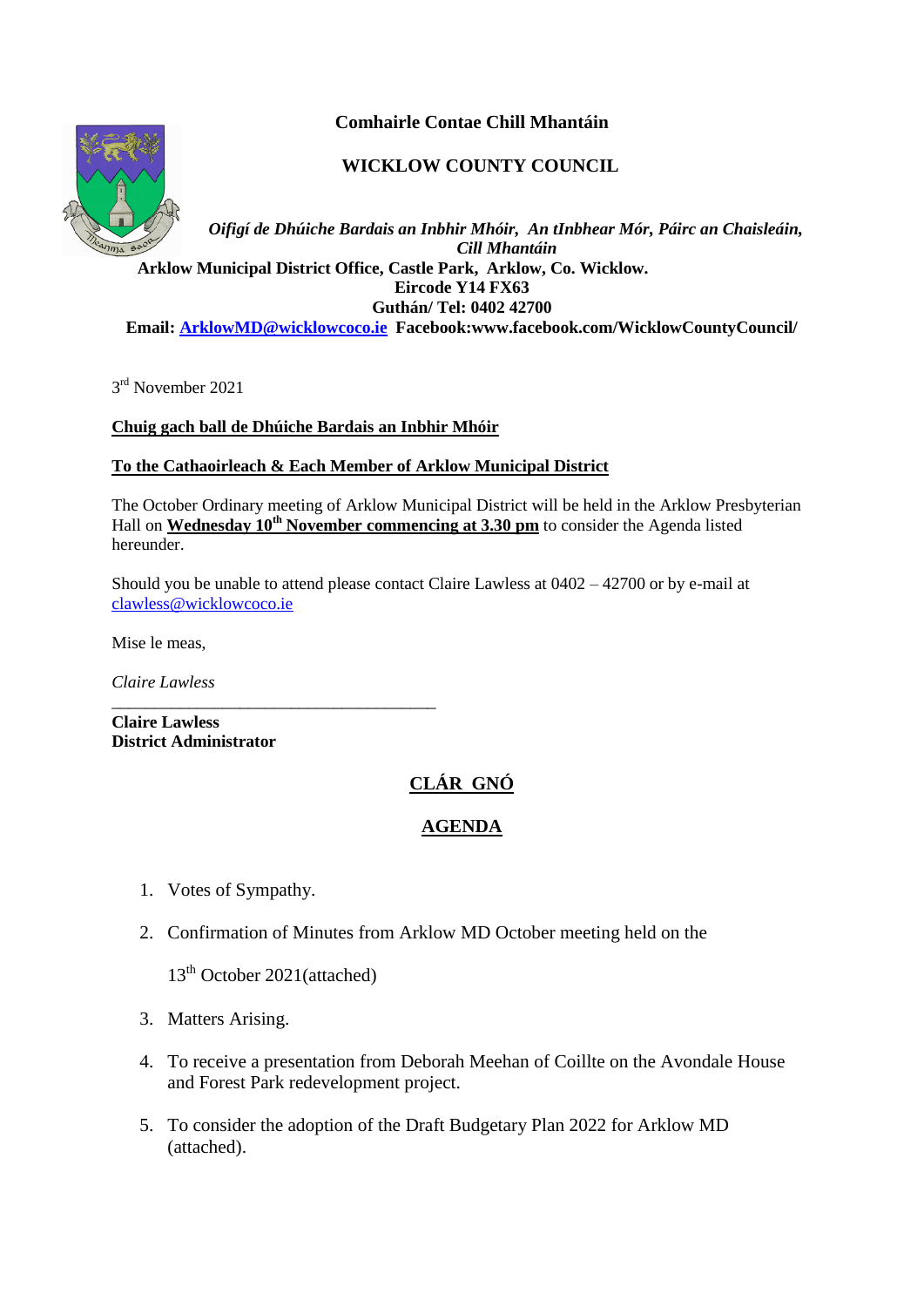- 6. Arklow District Engineers Report.
- 7. To discuss parking availability in Arklow.
- 8. Christmas Parking Arrangements.
- 9. To receive an update on the Arklow Christmas Festival.
- 10. Notice of Motions

### **(a) Motion in the name of Cllr Pat Fitzgerald.** *Received on 13/08/21*

*'That funding is provided to tile the floor of the bandstand on the Main Street, Arklow'.*

### **(b) Motion in the name of Cllr Pat Fitzgerald.** *Received on 13/08/21*

*'That funding is provided for the upgrading sections of the footpaths in Mountain View Drive, Arklow and The Rise, Mountain Bay, Arklow'.*

### **(c) Motion in the name of Cllr Peir Leonard. Received 30/08/21**

*'That Arklow Municipal District in conjunction with WCC progress the upgrade of Arklow Marsh from a proposed NHA to an NHA and that a feasibility study is funded to explore the eco-educational & eco-tourism potential for Arklow Marsh'.*

# **(d) Motion in the name of Cllr Peir Leonard –Received 30/08/21**

*'That Arklow Municipal District allocate 40k from discretionary funding to Arklow Town Team to provide them with match funding so as to apply for leader funded projects for the town'*

#### **(e) Motion in the name of Cllr Tommy Annesley –Received 01/09/21**

*'That this Council proposes that a medical suite in the new Arklow Primary Care Centre be named after Dr Declan Connolly who died in 2007. Dr Connolly had an enormous impact on the people of Arklow through his sterling work as a G.P. as well as his passionate involvement in Arklow Rugby Club and as a highly respected Dáil Candidate for Fianna Fáil. It is highly appropriate that Dr Connolly's name be associated with one of the medical suites in the new Arklow Primary Care Centre given his unique commitment and dedication to the welfare of all the people of Arklow'.*

# **(f) Motion in the name of Cllr. Pat Kennedy –Received on 23/08/21**

*'That Wicklow County Council look at providing funding for two bus shelters, one for the village of Aughrim and one for the village of Annacurra as both of these villages have a bus service 4 times a day. These bus shelters would also provide shelter for the children waiting for school buses'.*